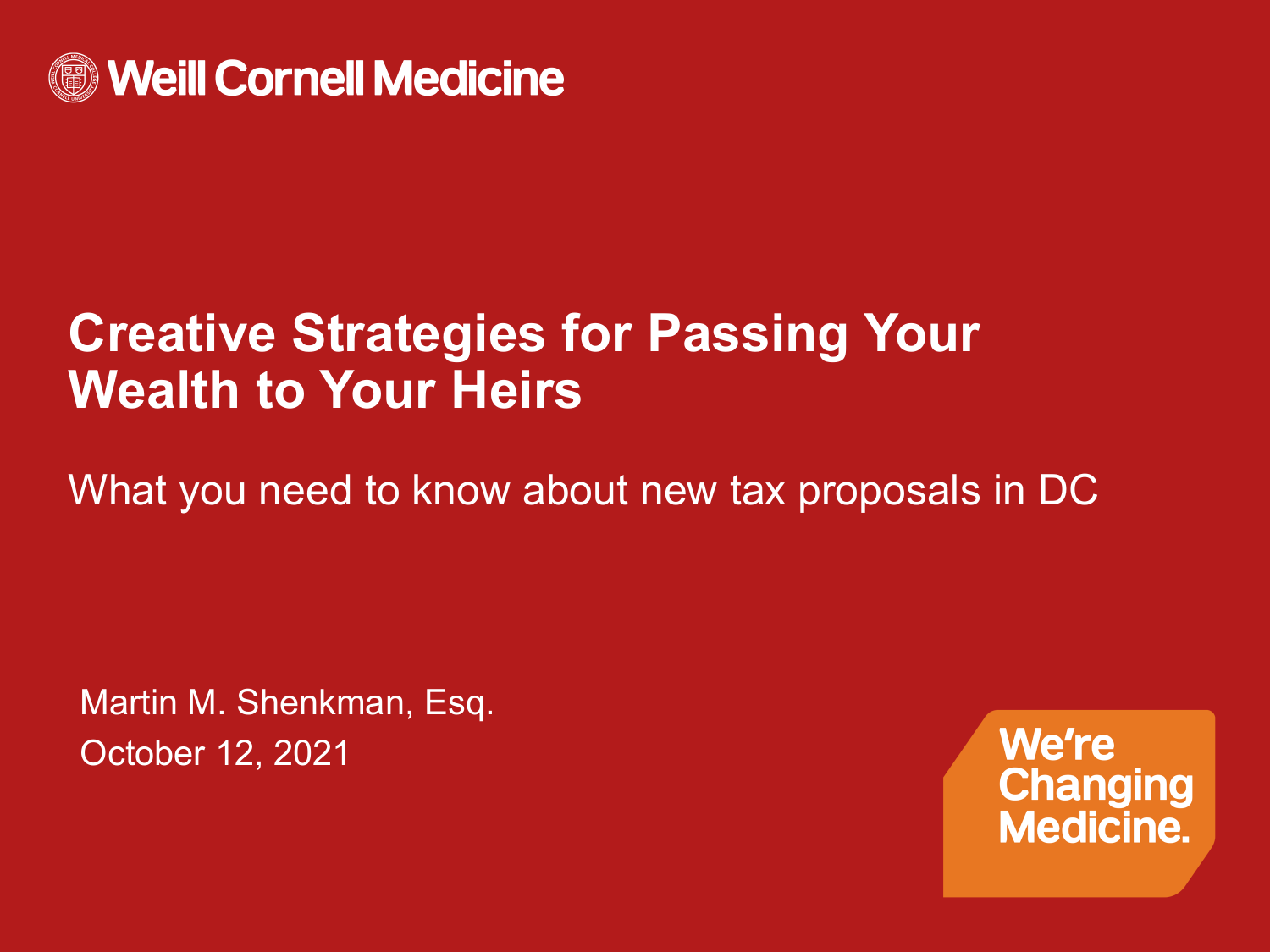#### **Disclaimer**

The information and/or the materials provided as part of this program are intended and provided solely for informational and educational purposes. None of the information and/or materials provided as part of this power point or ancillary materials are intended to be, nor should they be construed to be the basis of any investment, legal, tax or other professional advice.

Under no circumstances should the audio, PowerPoint or other materials be considered to be, or used as, independent legal, tax, investment or other professional advice. The discussions are general in nature and not person specific. Laws vary by state and are subject to constant change. Economic developments could dramatically alter the illustrations or recommendations offered in the program or materials.

> We're Changing **Medicine.**

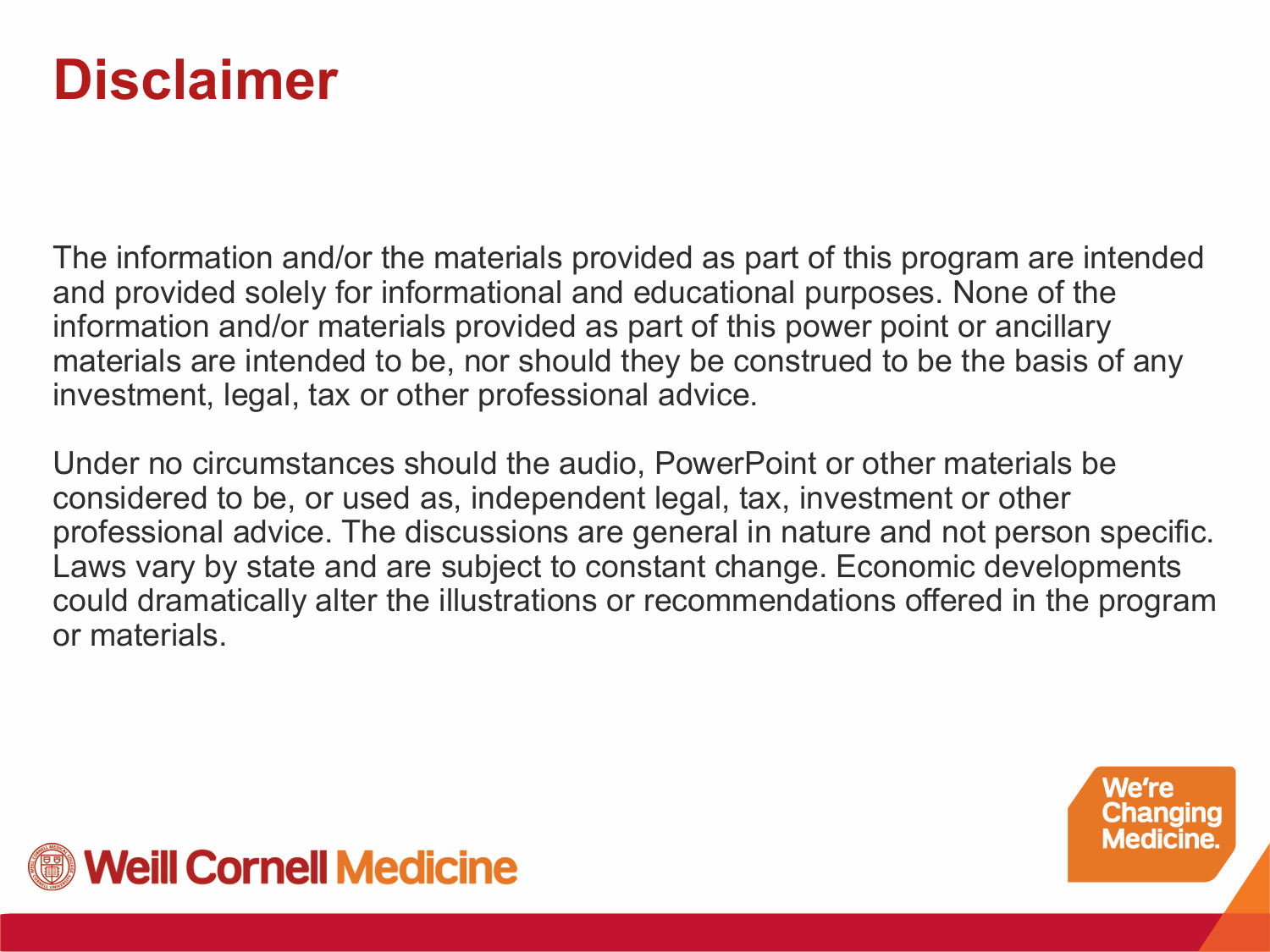# **Introduction**

- **The most comprehensive and far-reaching changes to income** and estate tax laws have been proposed. These, if enacted, would dramatically change tax planning, and in particular, the ability to shift wealth to future generations.
- Several proposals have been made that would adversely affect estate planning, in fact transform it.
- Several proposals, including events on which gain on appreciated assets would be recognized, have been put forth.
- Elimination of the income tax free "step up" in basis on death is still under discussion although not included in the House proposal.
- **Estate and wealth transfer planning may be transformed.**
- If you have not completed all potentially beneficial planning you should do so on an urgent basis.

hanging Medicine.

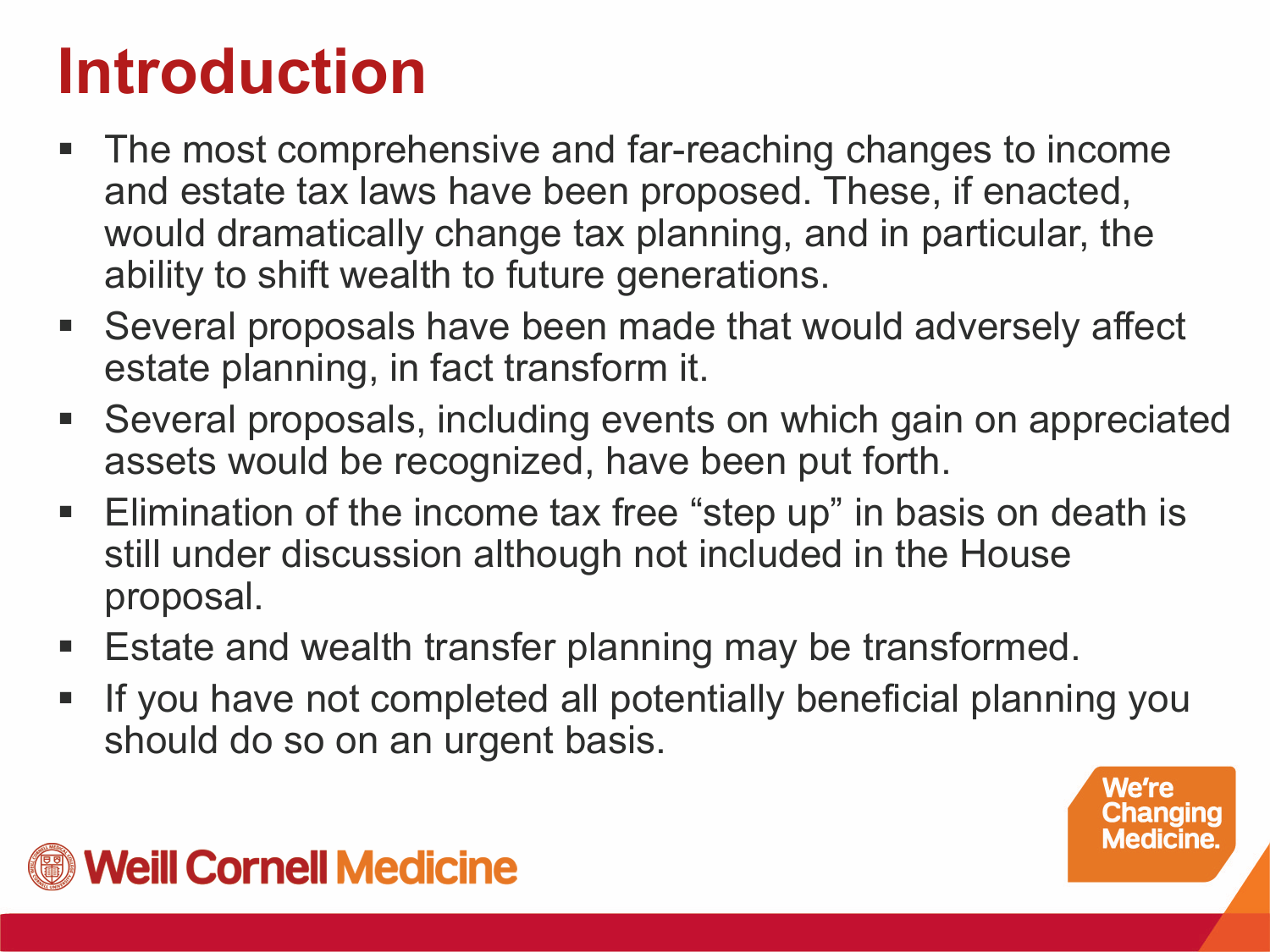# **IRS Funding**

- The legislation would appropriate nearly \$80 billion to the IRS to improve compliance.
- This would double staffing.
- **Increase revenue by \$200B over 10-years.**
- Expect more audits.
- If you have done aggressive planning hoping to play the "audit lottery" determine if anything should be done.

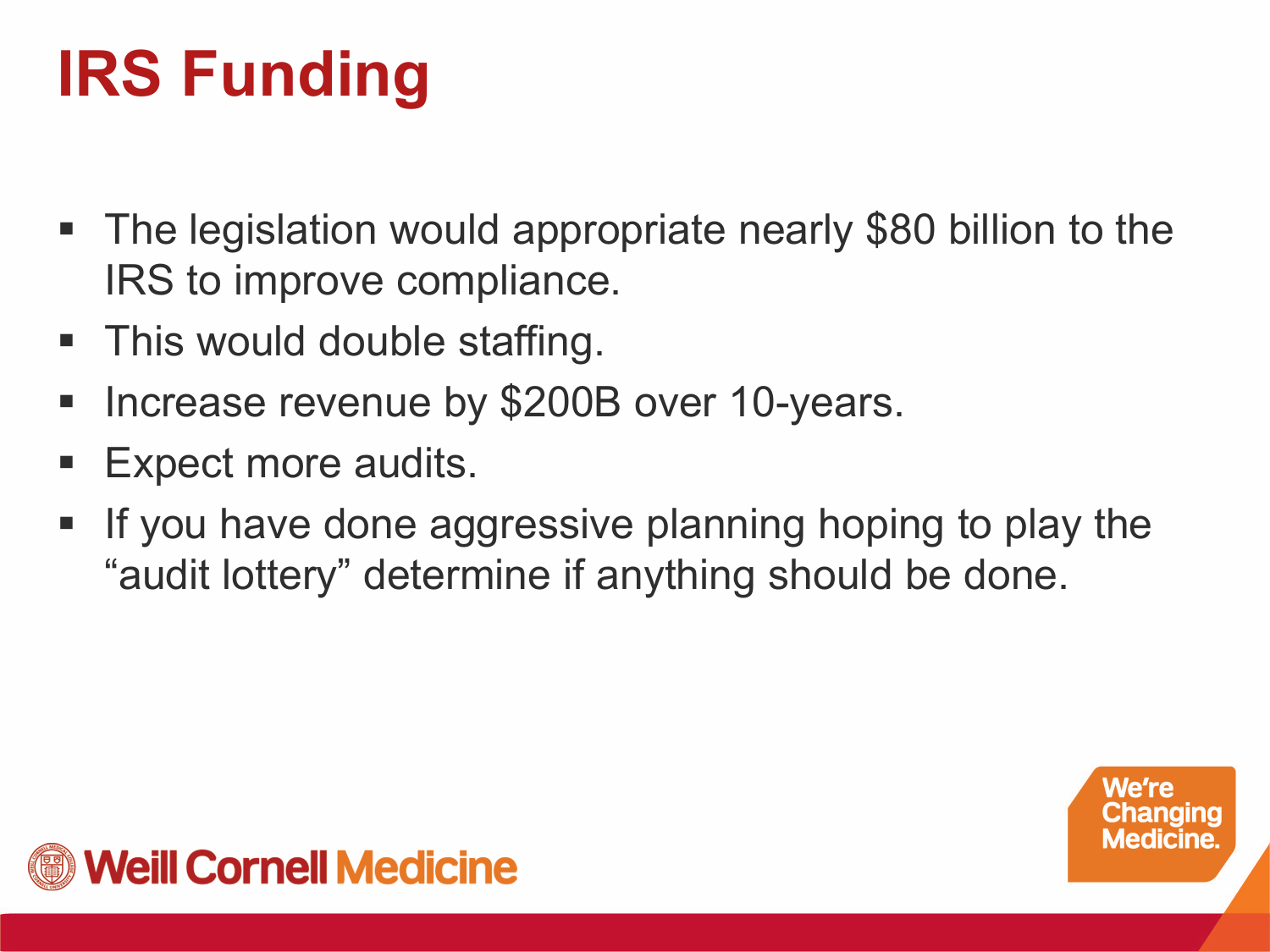## **New Credit for Caregiver Expenses**

- This is part of the social safety net the Democrats are endeavoring to build.
- Credit is up to \$4,000 and is based on 50% of qualified expenses incurred caring for relatives living at home unable to perform the activities of daily living.
- The right to claim the credit is phased in as income exceeds \$75,000



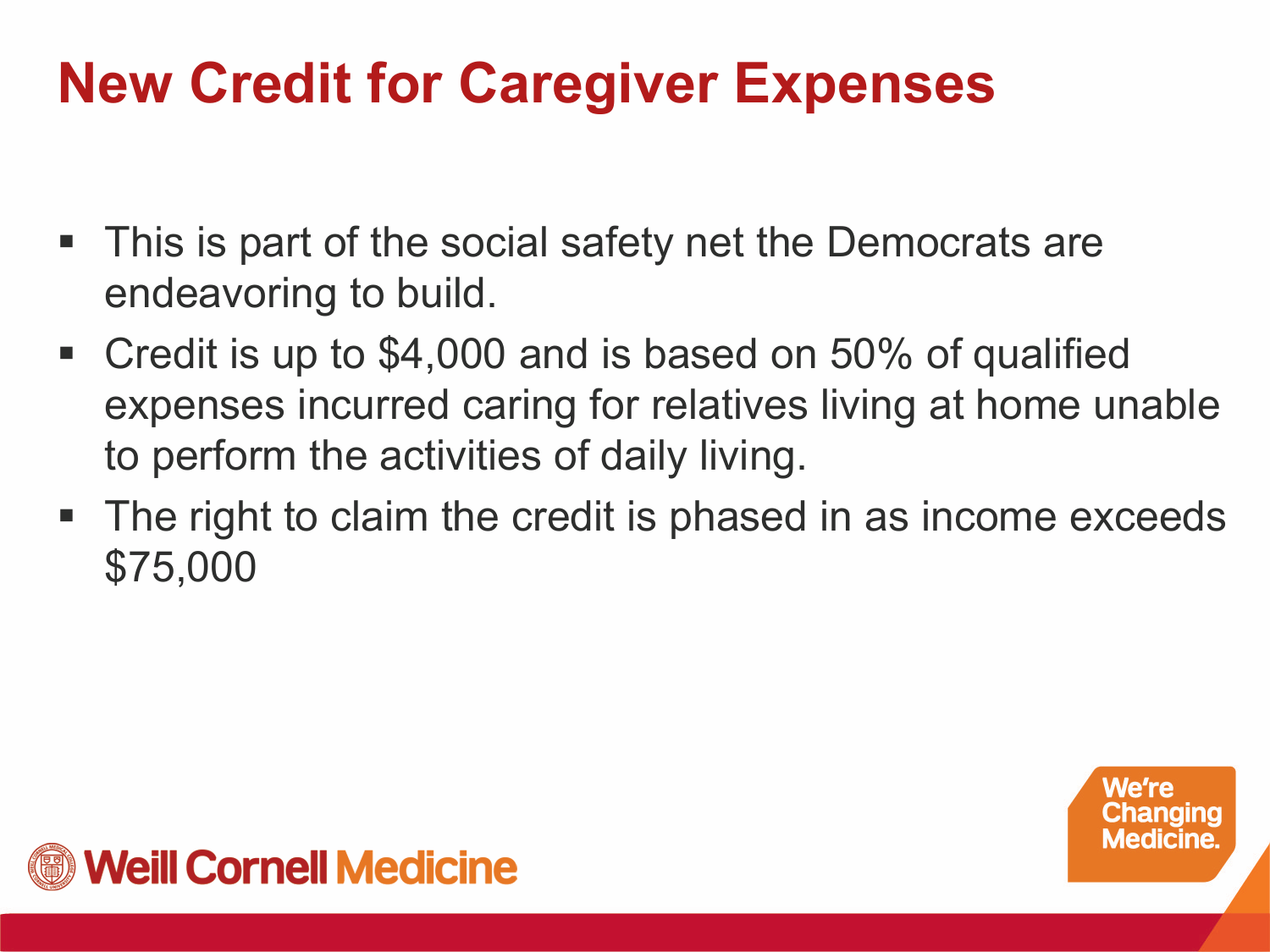# **Higher Income Tax Rates**

- **The 39.6% maximum income tax rate is restored.**
- The 20% capital gains rate increases to 25%
- Do you have income you can accelerate now at a lower tax rate?



We're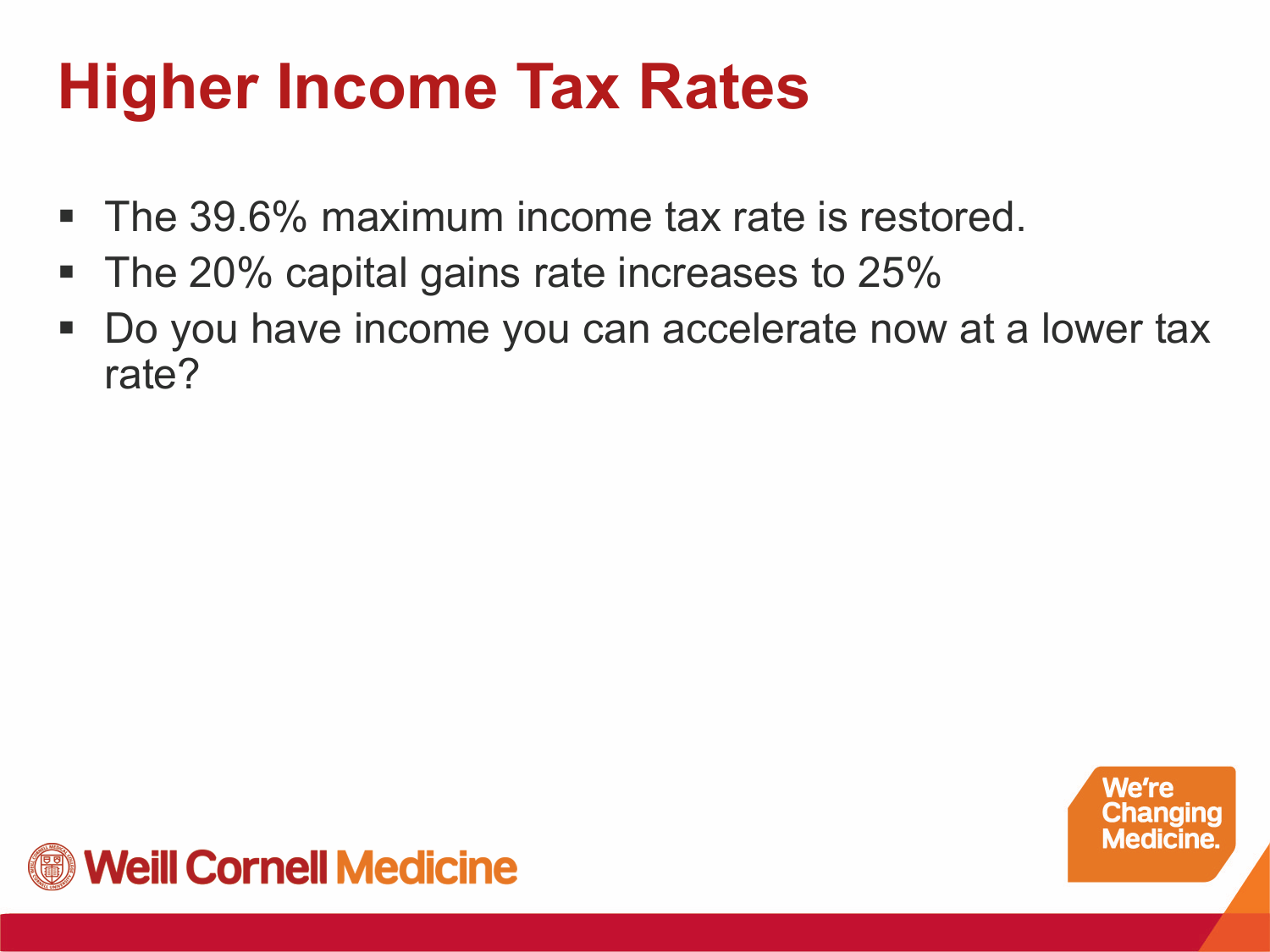## **3.8% Net Investment Income Tax (NIIT) Is Expanded**

- Expand the NIIT to cover income derived in the ordinary course of a trade or business for high income taxpayers. The expanded NIIT tax will not apply to income on which FICA (Social Security tax) has already been imposed.
- This change is indicated to apply after 12/31/21.
- Review with your CPA how much income you can still take now as an S corporation distribution.
- Will buy sell agreements with fellow shareholders be affected? These may have been based on a formula and changing distributions and compensation may impact that formula.

We're Changing **Medicine** 

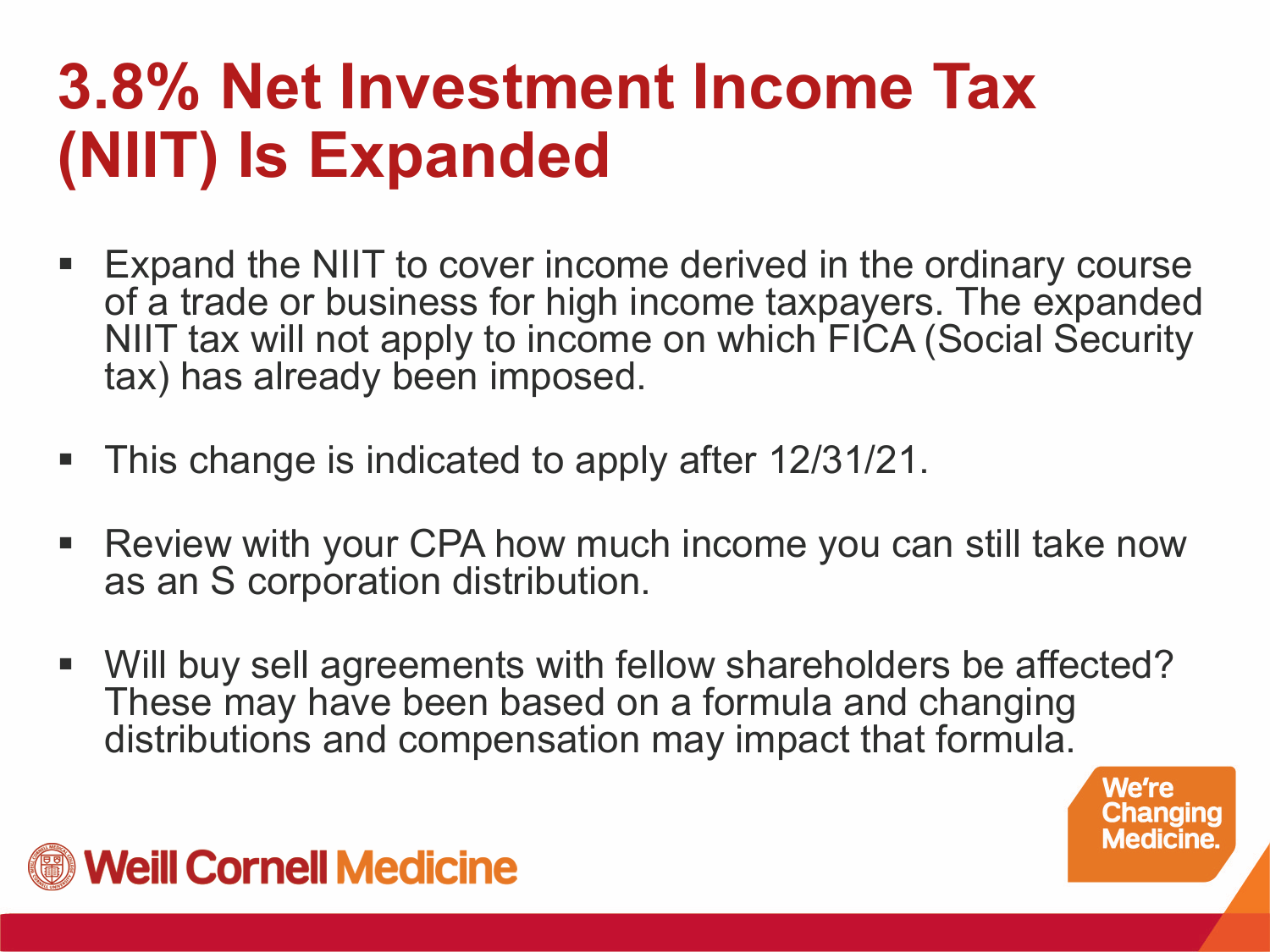### **Qualified Business Income (Section 199A) Deduction is Reduced**

- This special rule enacted in 2017 permitted many businesses (but excluding certain professions such as lawyers, doctors, etc. from benefiting) to deduct 20% of qualifying business income (QBI).
- The proposed law imposes a maximum allowable deduction, a cap, on the amount that may be claimed as a deduction. These reductions apply after 12/31/21. For married taxpayers filing joint returns the cap is \$500,000.
- However, for trusts, the cap is a mere \$10,000.
- This \$10,000 on trusts might dissuade many taxpayers from transferring business interests to trusts even if it is the preferred approach for asset protection planning and estate planning.

hanging

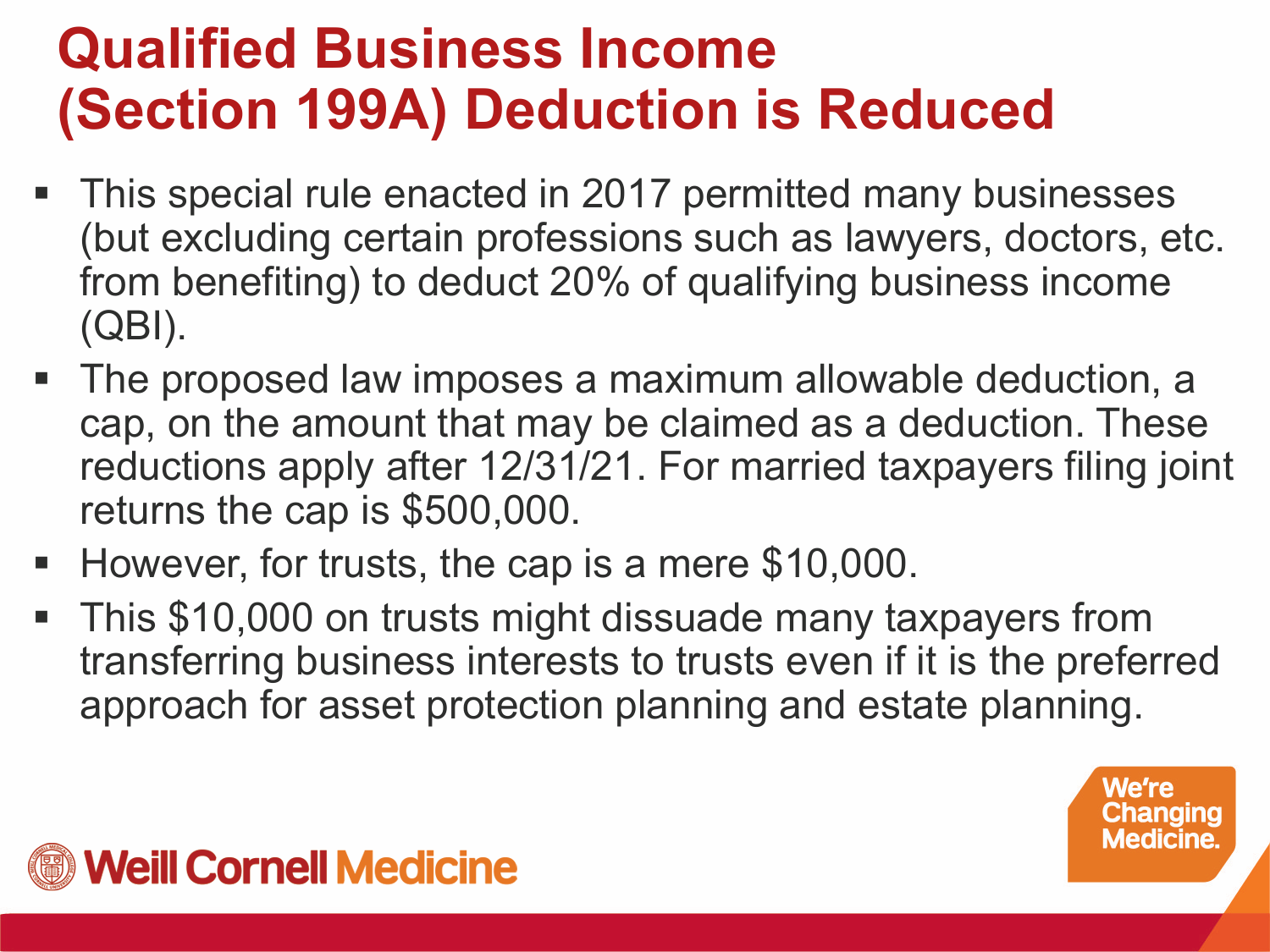#### **Reduction of Gift, Estate and GST Exemption**

- Under current law you can gift or own on death \$11.7 million of assets without incurring a transfer tax.
- The proposal terminates the temporary increase in the exemption and resets it back to \$5 million inflation adjusted in 2022 instead of 2026. Thus, in 2022, the exemption will decrease by \$6 million and change.
- The change is effective after 12/31/21.
- Be very careful, many of the harshest estate tax proposals take effect on the date the law is enacted so waiting to use your exemption to the end of the year could be a big mistake.
- **If you have sufficient wealth, you should review the pros and** cons of making transfers to trusts for heirs (and even you and a spouse) to lock in and use as much of the exemption as you can.



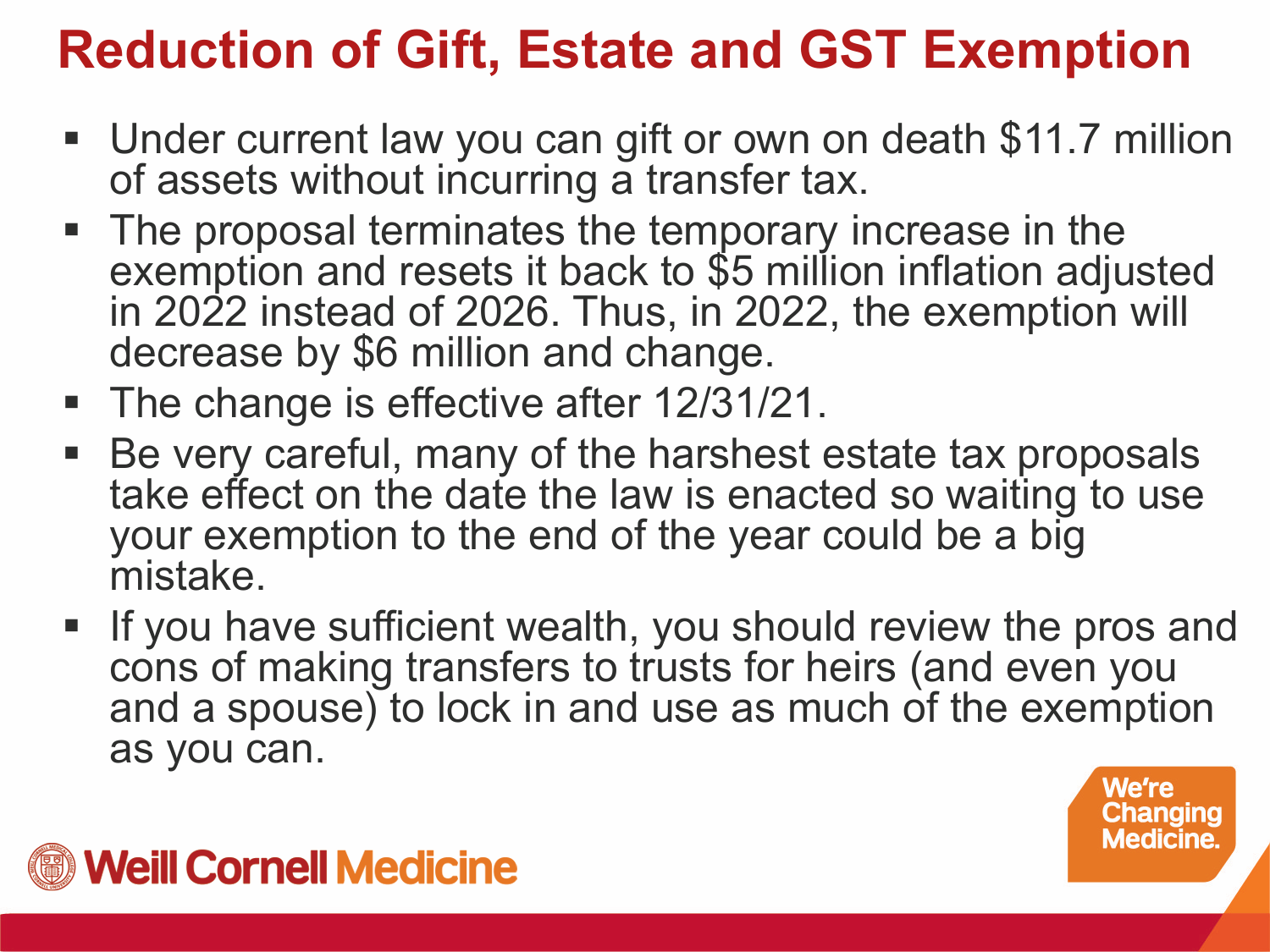#### **Reduction of Gift, Estate and GST Exemption (2)**

- For many taxpayers it may be advantageous for one spouse alone to make a gift using all their exemption, while the other spouse makes no gifts and preserves the approximately \$6 million of exemption under the proposed law.
- Create a trust you can access after the gift is made.
- Married couples can use a Spousal Lifetime Access Trust (SLAT). The benefit is that if your spouse is a beneficiary, your spouse can benefit, and hence you might indirectly benefit.

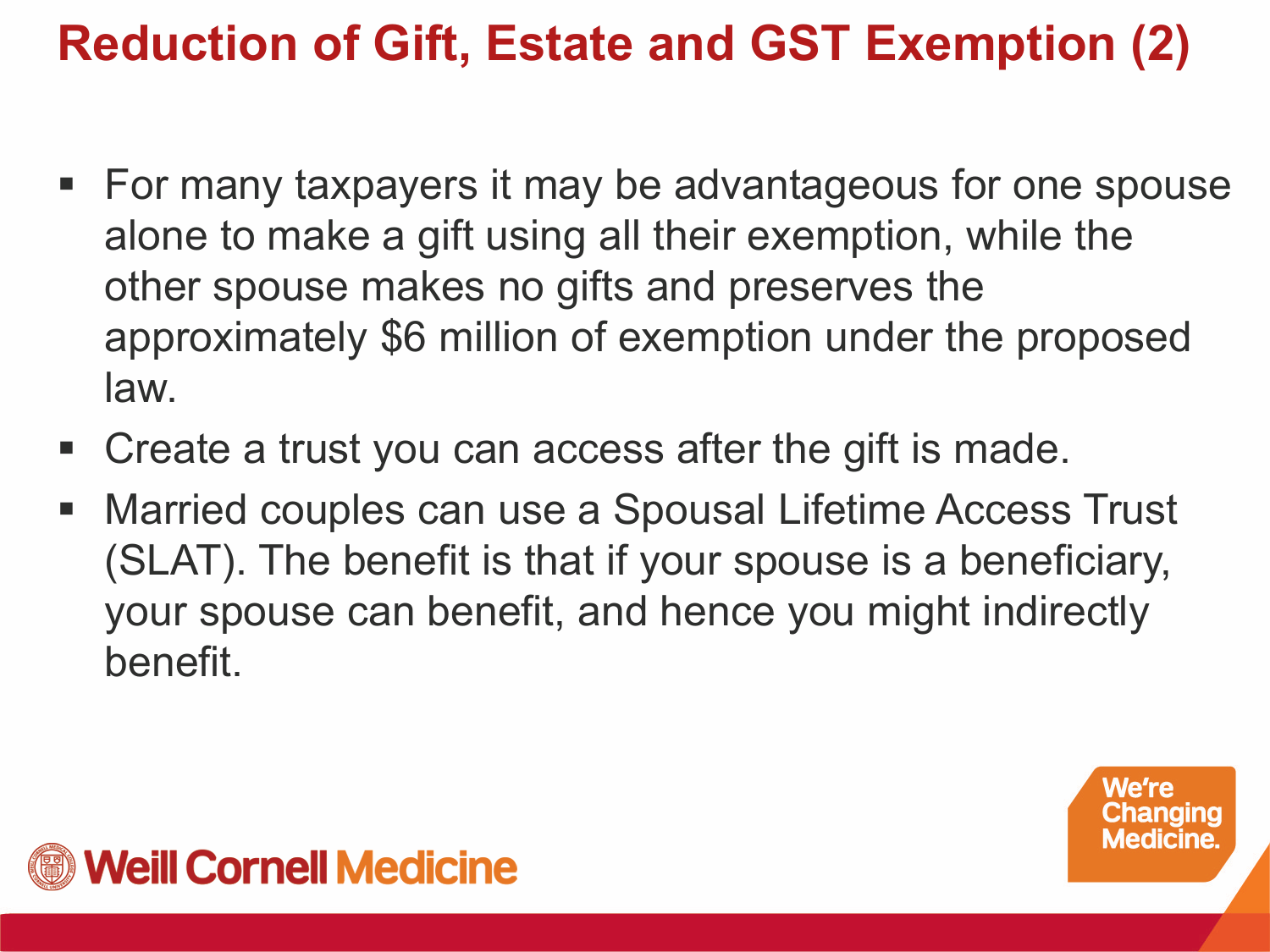#### **Reduction of Gift, Estate and GST Exemption (3)**

- Consider a self-settled Domestic Asset Protection Trust (DAPT) which is a trust of which you are a beneficiary. That may permit you to benefit from trust assets but still have the trust property excluded from your estate.
- Consider a so-called hybrid DAPT. This is a trust in which someone, acting in a non-fiduciary capacity, is given the power to add you back as a beneficiary of the trust.
- Another trust is a Special Power of Appointment Trust (SPAT). That is a trust in which someone, acting in a nonfiduciary capacity, is given the power to appoint trust income or principal to you.



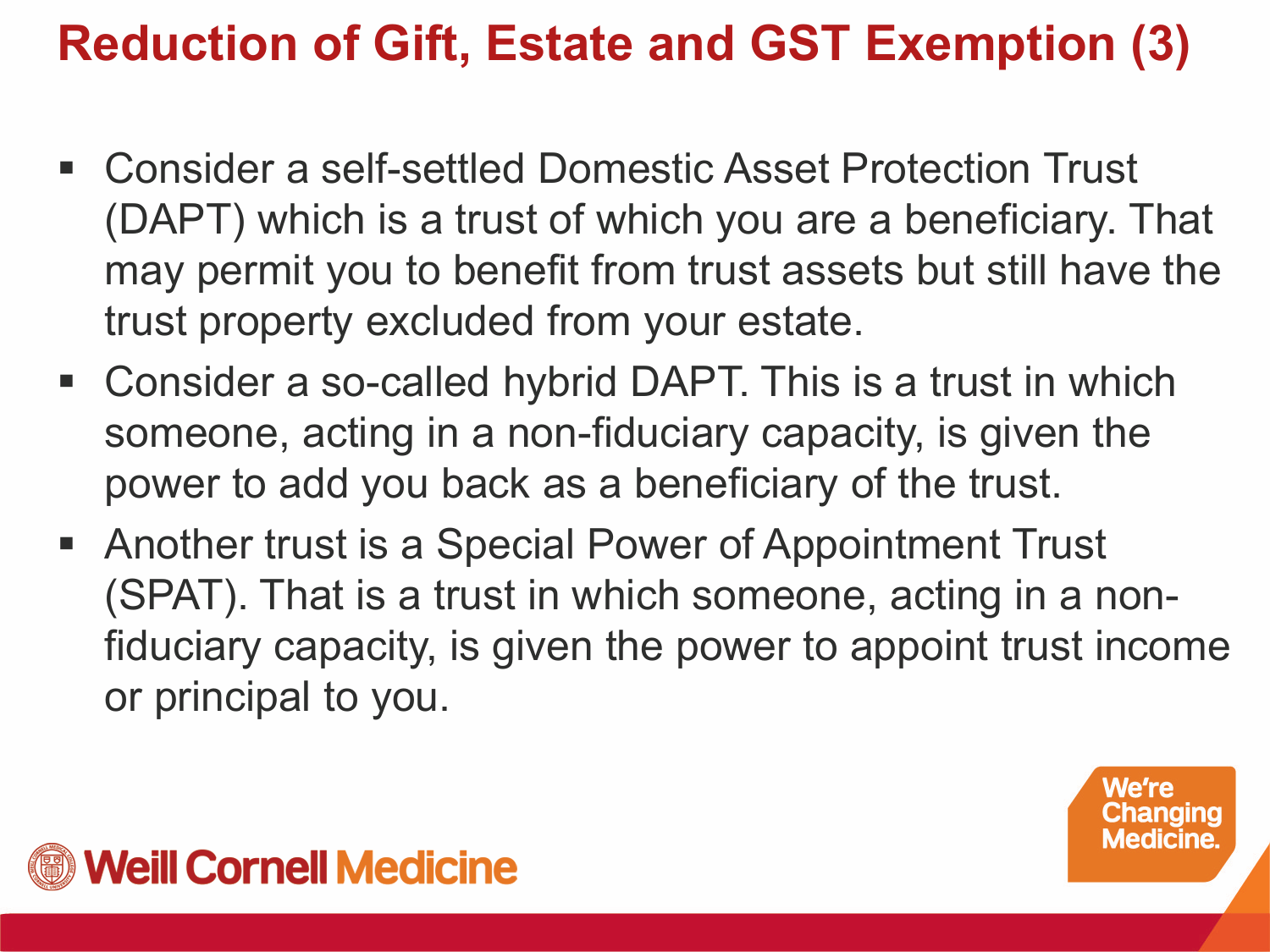#### **Grantor Trusts Severely Restricted**

- Grantor Trusts are trusts for which the trust income is taxed to the person creating the trust, not to the trust. These types of trusts have been the foundation of much of estate planning for decades.
- The proposed legislation would cause assets in a grantor trust to be included in the gross estate of the grantor (the person creating the trust).
- Grantor trusts will trigger gift tax if your trust makes a gift of trust assets (to other than a charity or spouse).

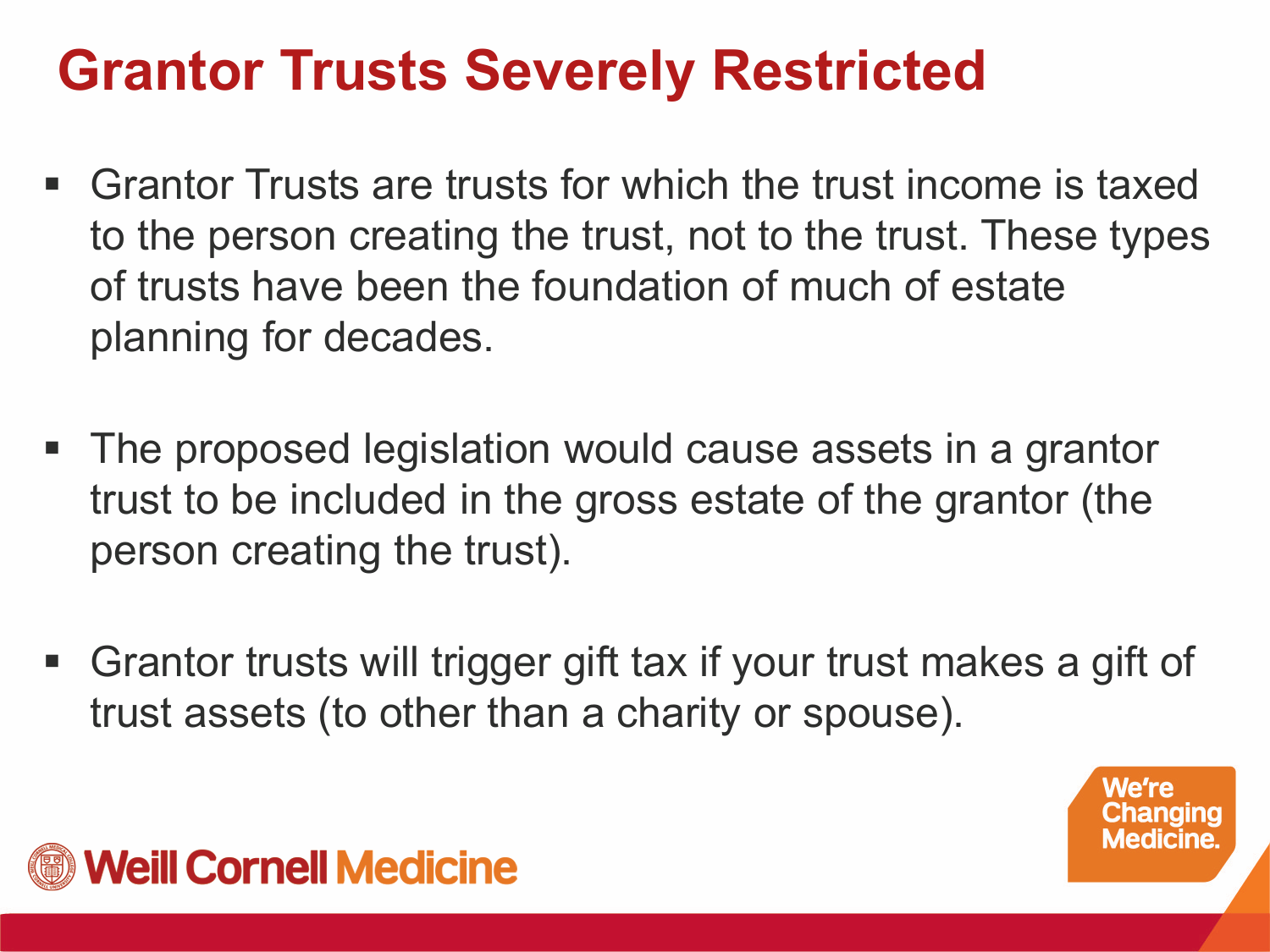## **Grantor Trusts Severely Restricted (2)**

- You will not be able to create a new grantor trust after the law changes, nor will you be able to make gifts to an existing trust that remains respected.
- **Transactions between a grantor trust and their grantors will** be recognized for income tax purposes. This change would prevent selling assets to a grantor trust for an installment note or the use of Grantor Retained Annuity Trusts (GRATs) or Qualified Personal Residence Trusts (QPRTs).
- These changes will apply to trusts created on or after the date of enactment and transfers on or after the date of enactment to pre-existing trusts We're

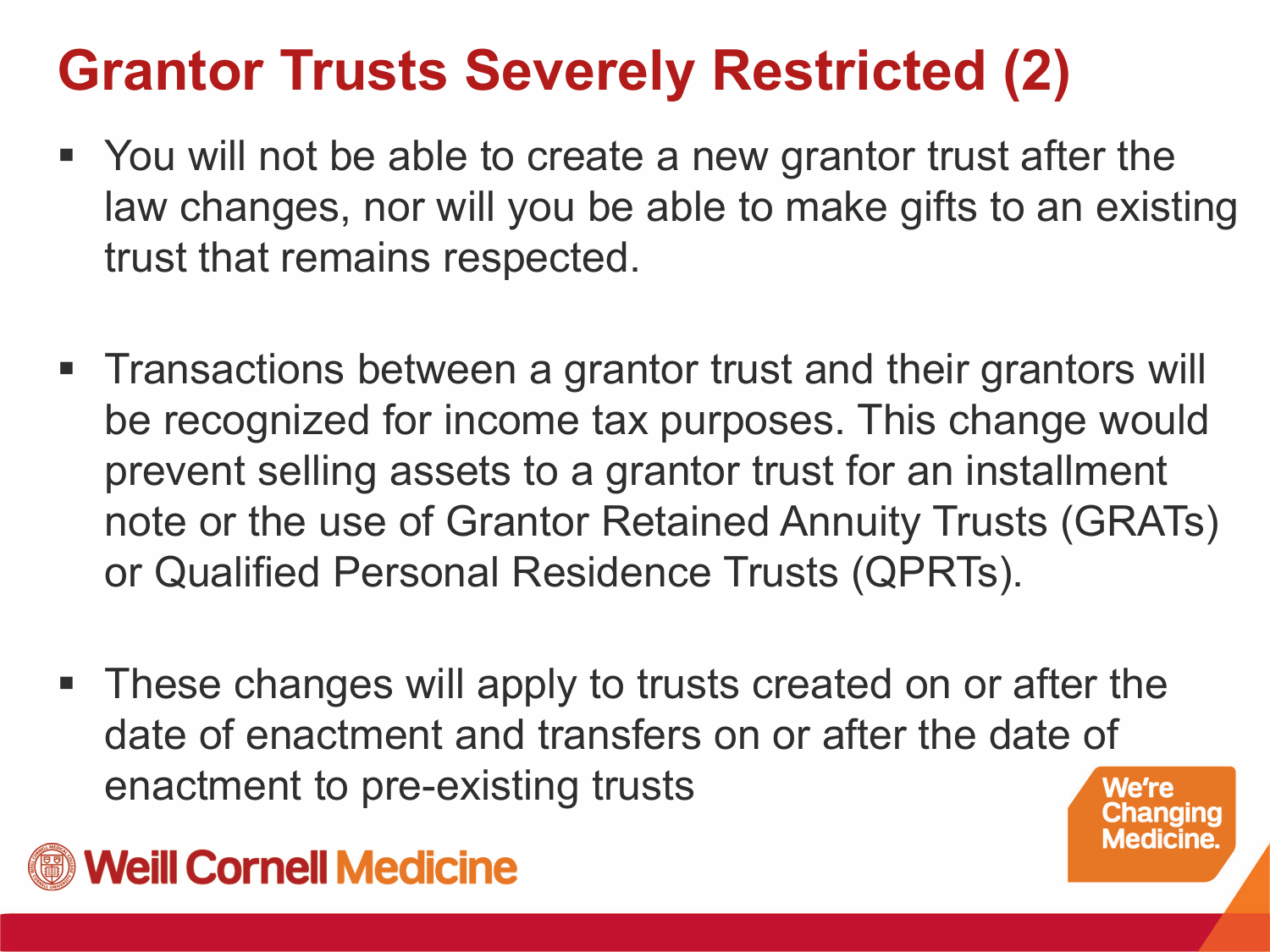## **High Income Taxpayer Surcharge**

- An income tax surcharge of 3% will be assessed on modified adjusted gross income ("MAGI") over \$5 million (half that if you are married filing separate returns).
- This limit of \$5 million, consistent with several other provisions attacking trusts, is reduced to a mere \$100,000 for trusts.
- This means that if a trust sells an asset or is the beneficiary of a retirement account (which after the Secure Act must receive a distribution of the IRA proceeds at the end of the 10<sup>th</sup> year following death of the plan holder), it will face a higher tax.

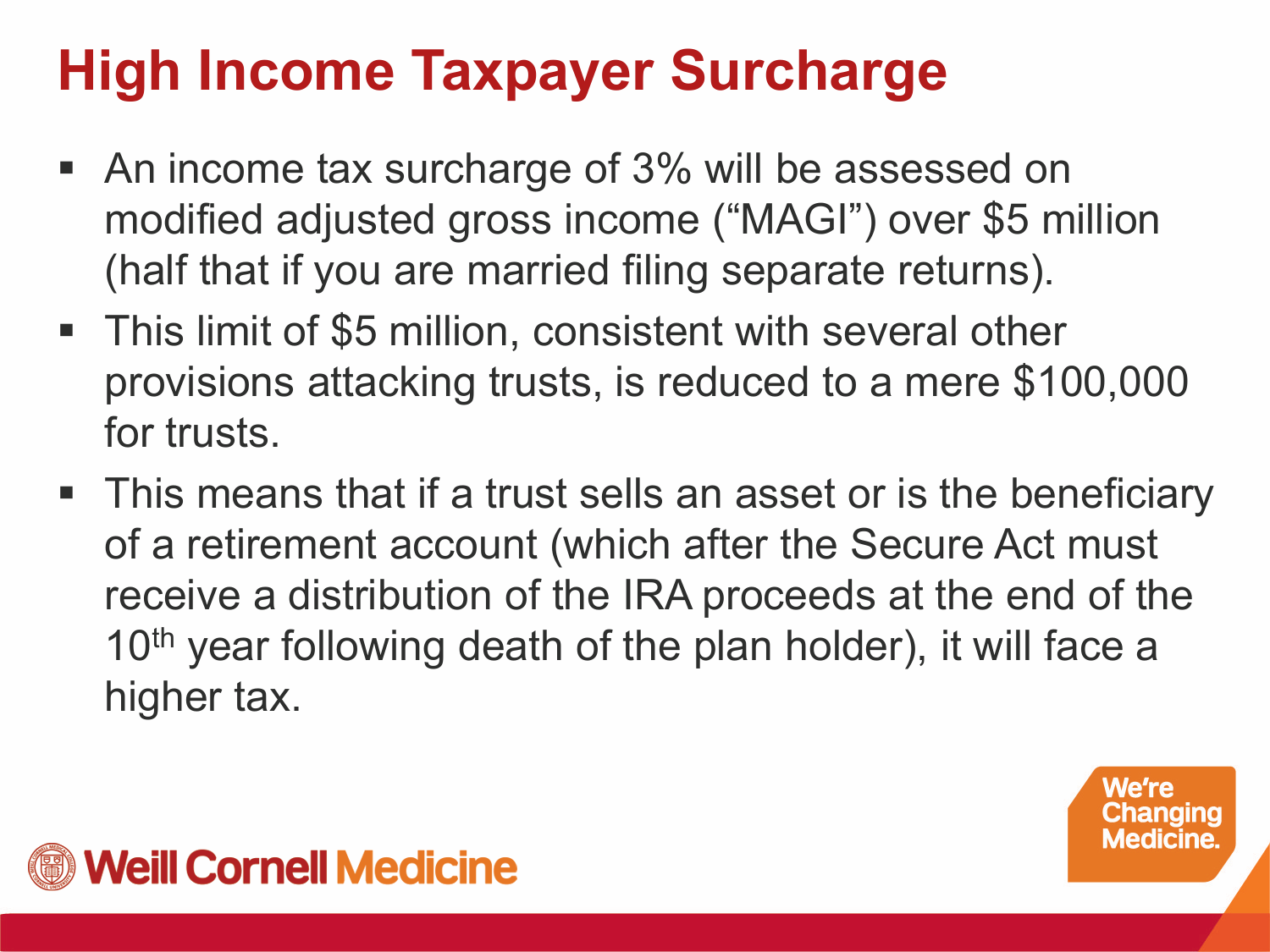#### **Valuation Rules – Restrictions on Valuation Discounts**

- Say you own 40% of an entity that is worth \$10 million. Your 40% might be worth \$4 million (40% x \$10 million total value). But an unrelated buyer might only pay \$2.6 million for your 40% interest to reflect the fact that as a mere 40% owner they will not be able to control when distributions are made, and other key decisions.
- The proposed tax legislation would eliminate valuation adjustments for non-business assets.
- If your planning might benefit from transferring assets that can be discounted under current law, consider whether you should do so as soon as possible before a change in the law.

We're Changing **Medicine.** 

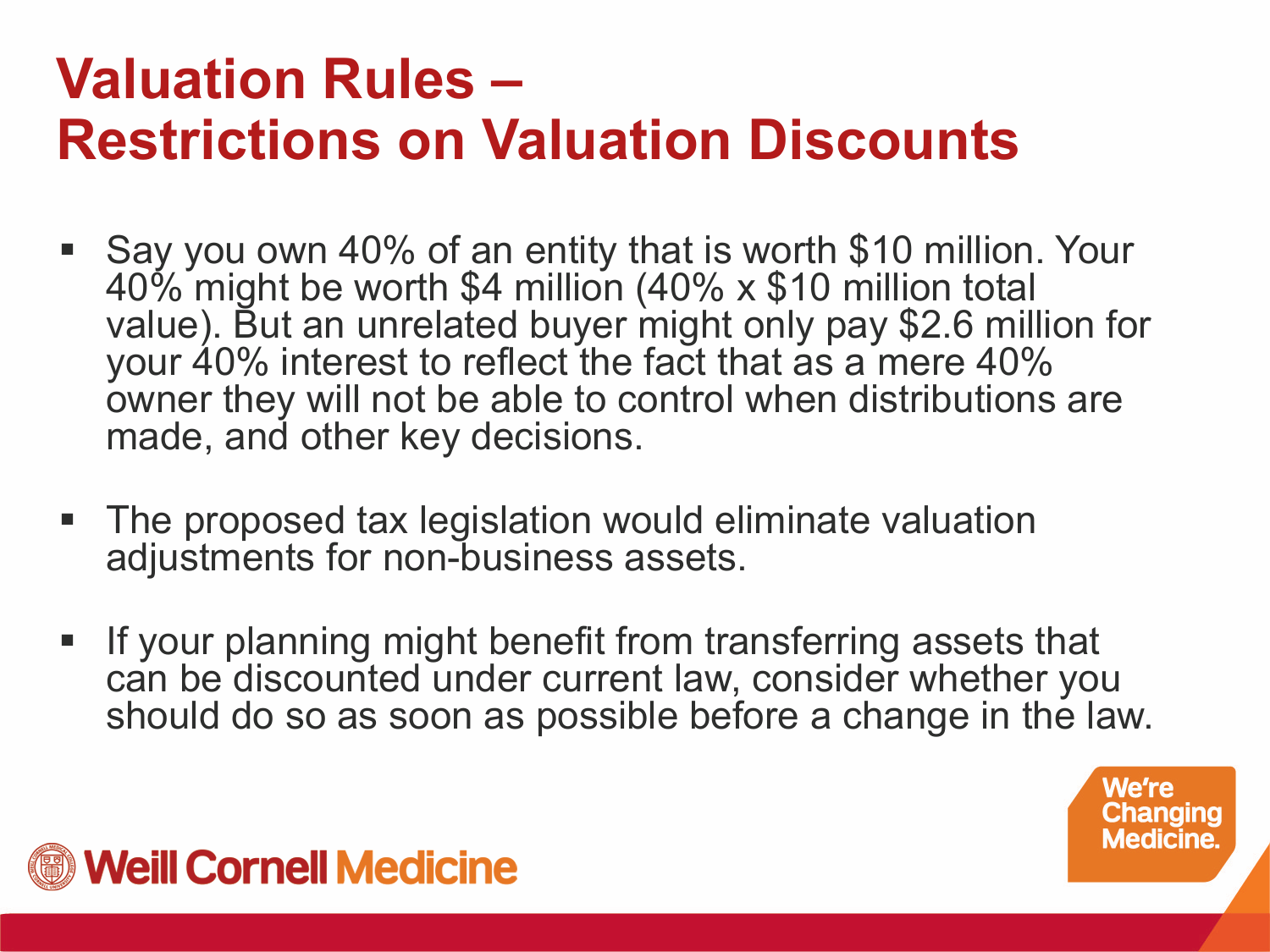## **Conclusions**

- Consult with your tax advisers and entire advisory team.
- **If you may benefit from any further planning you should** pursue it on an urgent basis.
- **Incorporate into any planning as much flexibility as you** can give the uncertainty about what the law may be.
- **Include ways to unwind the transactions you are pursuing** if new information suggests that may be better.
- Expect higher taxes and plan accordingly.

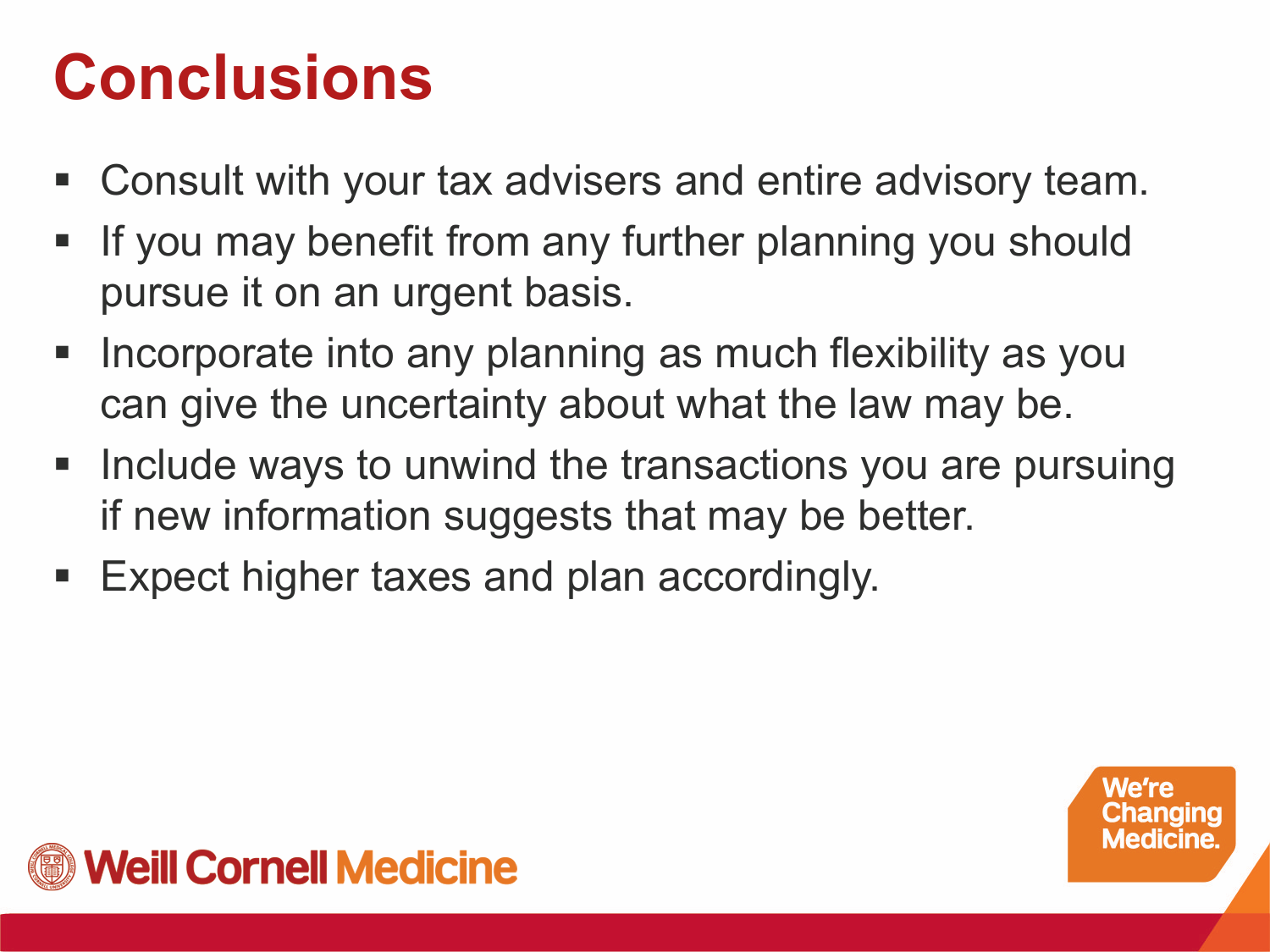# **Strategic Gift Planning**

#### **Examples of planned gifts received during lifetime**

- Retirement asset distributions (IRA rollover, QCDs)
- **Appreciated stock**
- **Donor advised funds**
- Real estate, Retained Life Estate Gifts
- **Life income gifts, such as:**
	- **Gift annuities**
	- Charitable remainder trusts



o Charitable lead trusts

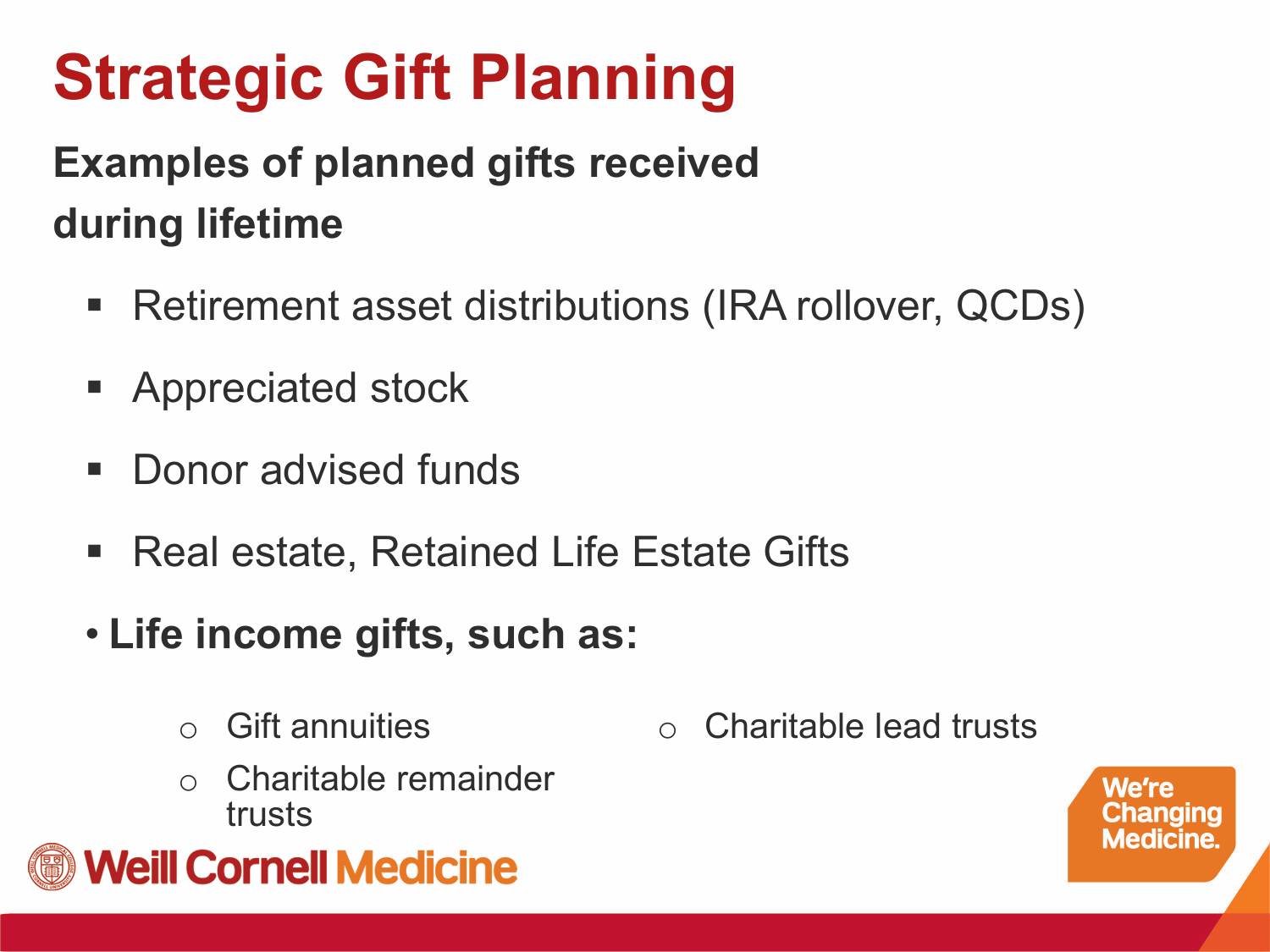# **Strategic Gift Planning**

**Examples of planned gift established during lifetime, but received by charity upon death**

- Bequests
- **E** Living trusts
- **Beneficiary designations for:** 
	- o Donor-advised funds
	- o Life insurance
- o Retirement accounts
- o Financial accounts

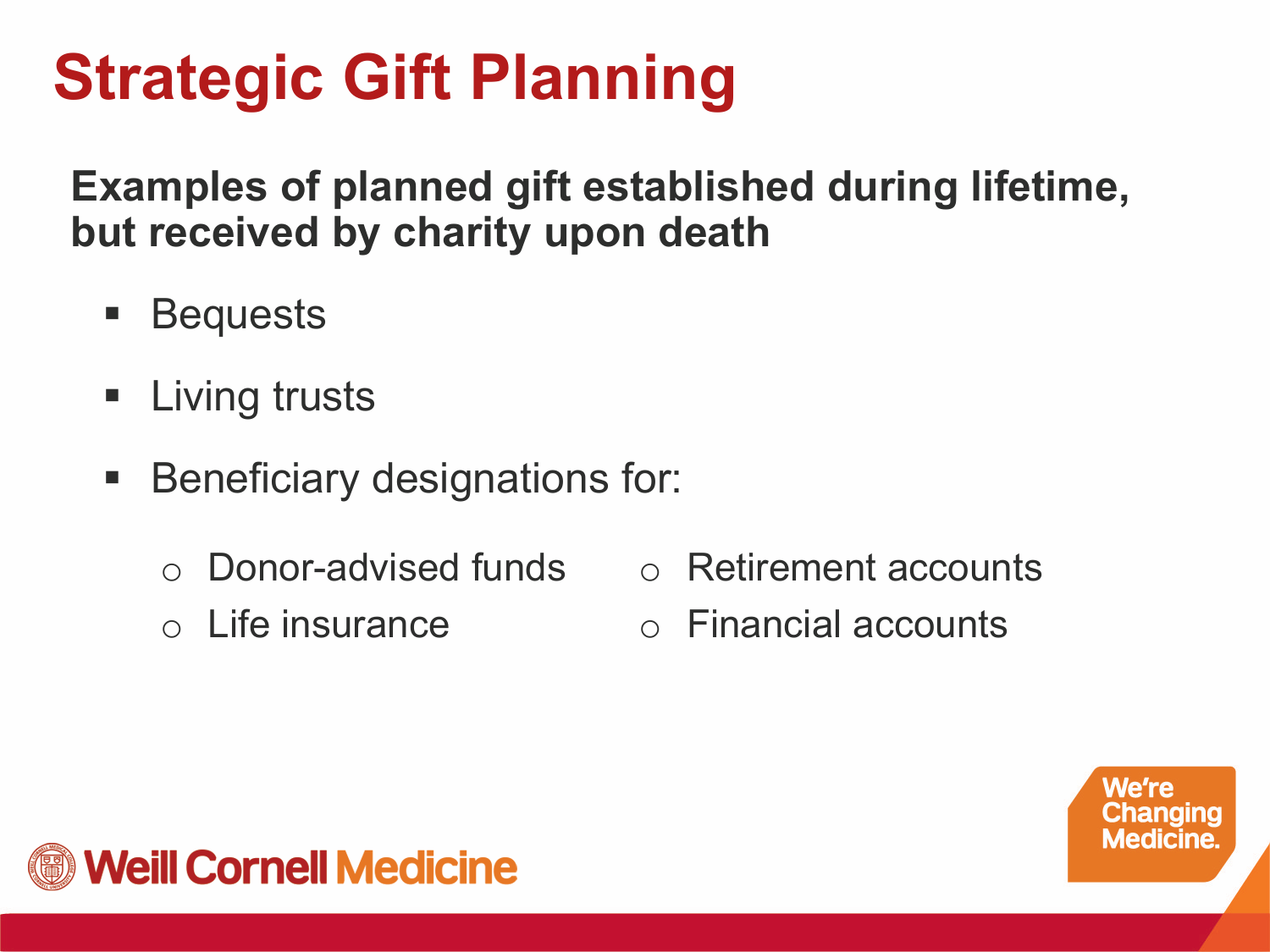# **Giving Opportunities**

- Your gift can be expendable (for current use), a multi-year pledge, or you can create an endowed fund that provides an ongoing source of future support.
- Gifts can be directed to departments or research programs that have special meaning for you.
- Funds can be established in your family's name, the name of a loved one, or a trusted physician.
	- o Named Positions/Funds
	- o Dept. Chair/Div. Director
	- o Full Professorship
	- o Senior Scientist/Scholar
	- o Clinical, Research or Education Scholar
	- o Postdoctoral Fellowship
- o Predoctoral Fellowship
- o Medical Student Scholarship
- o Director/Dean's Discretionary Fund
- o Research Fund in your area of interest



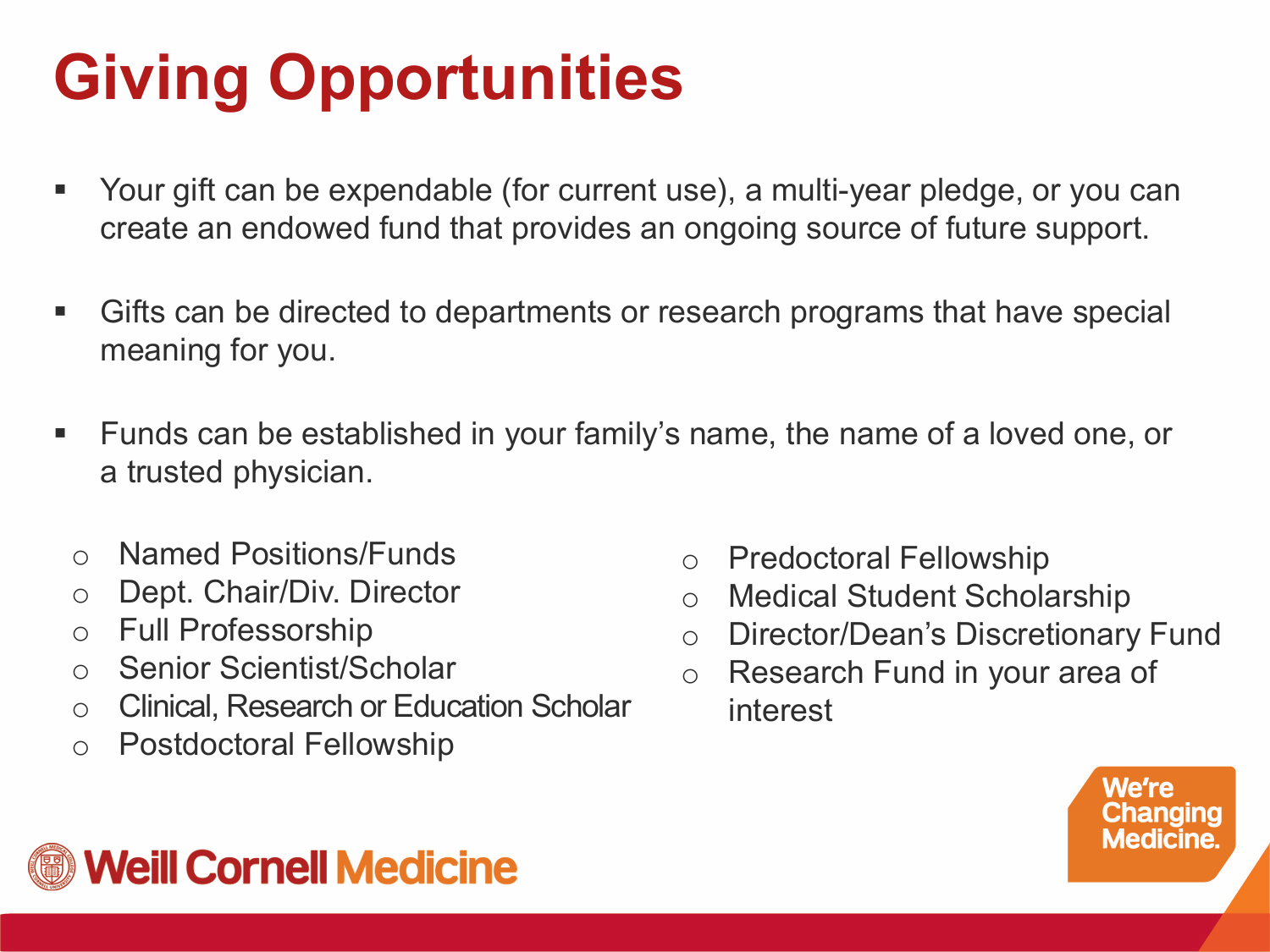

## The Lewis Atterbury **Stimson Society**

The Stimson Society is named for Dr. Lewis Atterbury Stimson, a pioneering surgeon who helped found the medical college in 1898. The Society honors a distinguished group of alumni, faculty, staff, patients and friends who have established planned gifts or named Weill Cornell Medicine as a beneficiary of their wills, trusts or other assets.

Stimson members play a vital role in ensuring Weill Cornell Medicine's continued excellence in patient care, research and medical education. Members receive invitations to special educational events and webinars and the Philanthropist newsletter, as well as valuable charitable gift planning information.

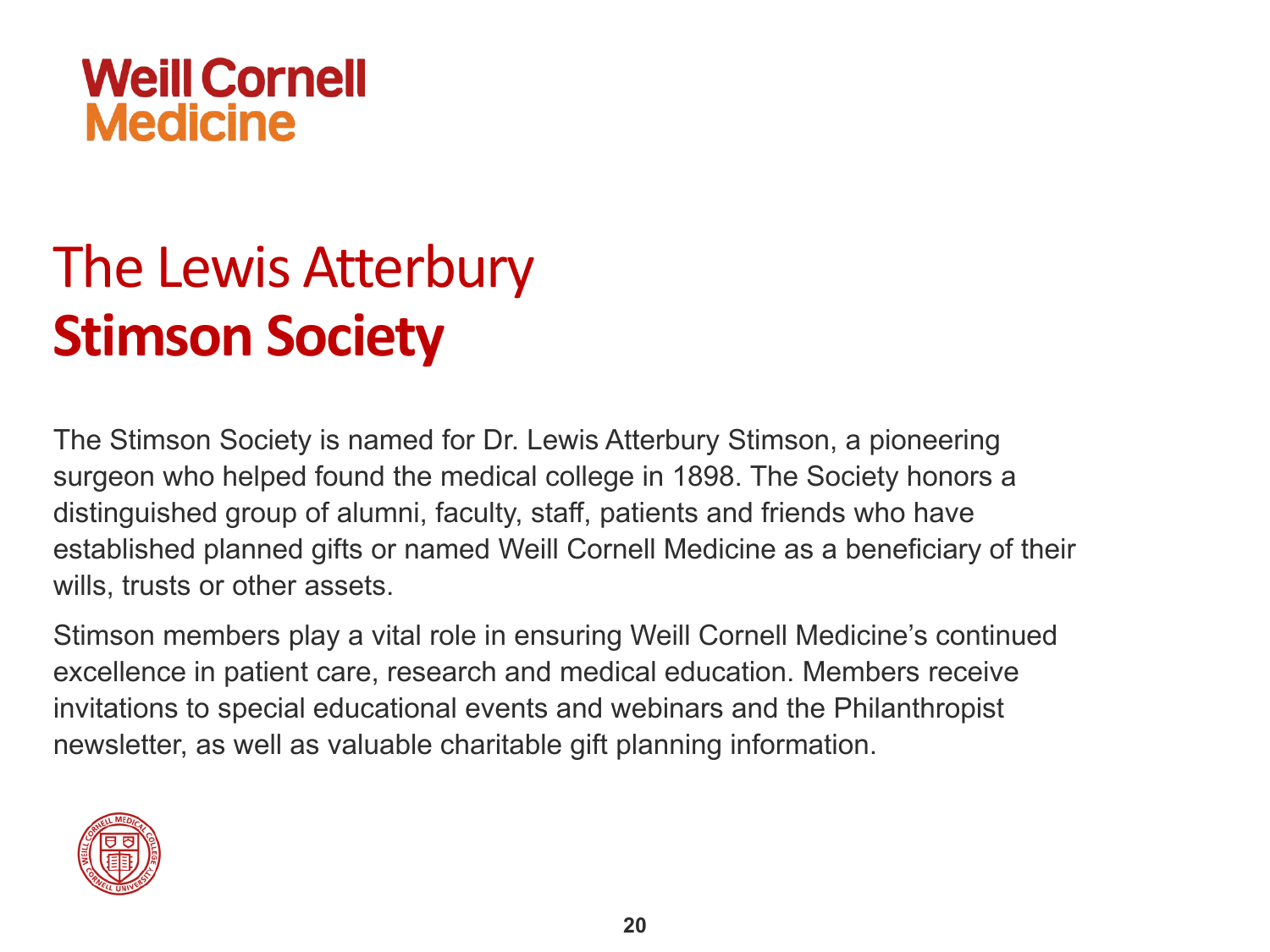## **Save the Date**

## **Upcoming 'Plan Well, Live Well' Webinar:**

**Tuesday, December 7, 2021 | 11:00 a.m. to 12:00 p.m.**

#### **How to Make the Most of Your Year-End Charitable Giving in 2021**